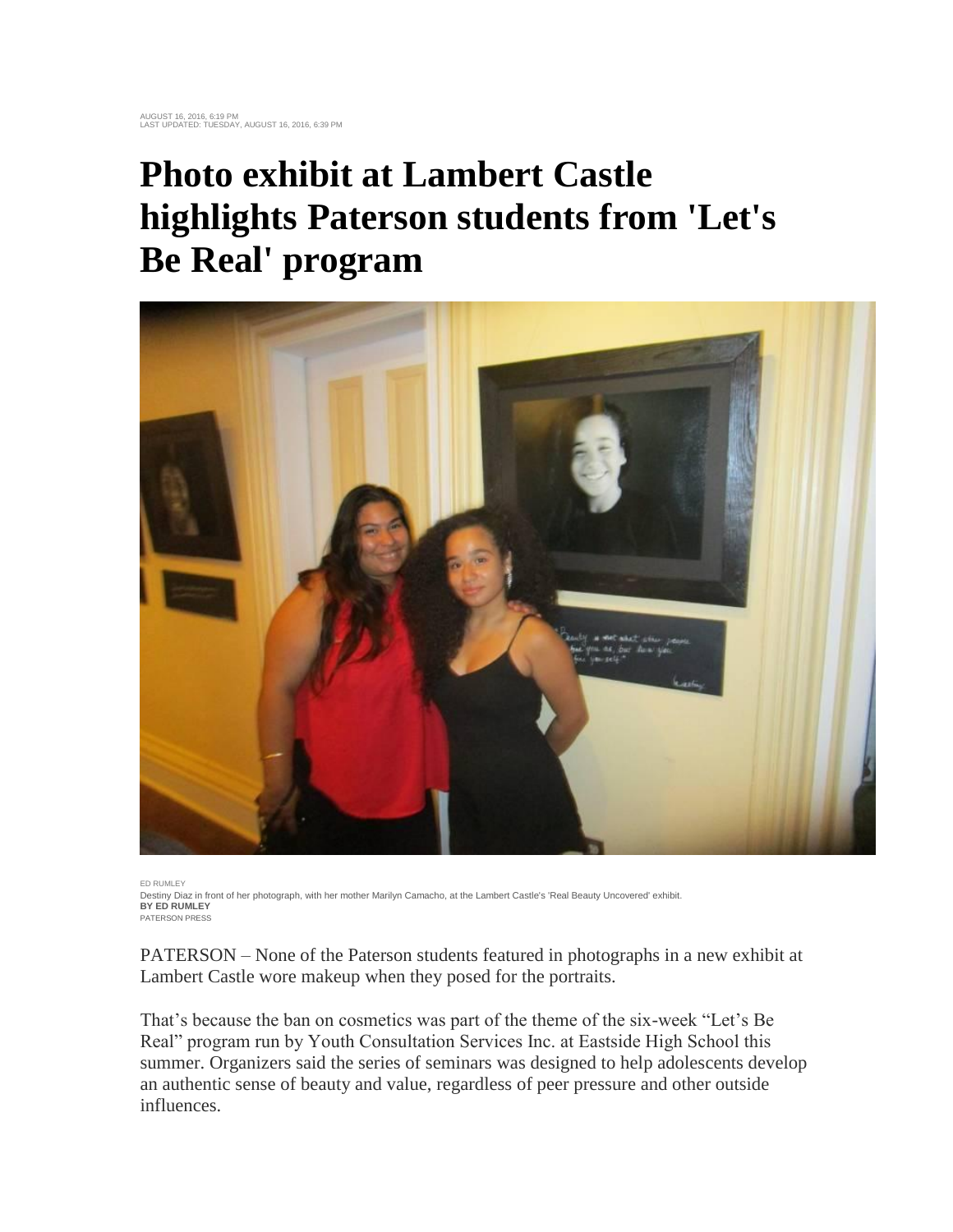"Beauty is not what other people define you as, but how you define yourself," said one of the participants, Destiny Diaz, who plans to enter ninth grade at the Eastern Christian High School in North Haledon in September.

Destiny was among 30 youngsters and their family members who attended last Saturday night's unveiling of the photo exhibit entitled, "Reveal," at the castle, which is run by the Passaic County Cultural and Heritage Council.

Edna Angelos, program director for Youth Consultation services, addressed the group before everyone ascended the palatial steps of the castle to the third floor exhibit.

"Everyone makes mistakes," Angelos said. "Knowing myself and how I feel is important…Life has a way of slowly taking you away from yourself."

The seminars covered such topics as parenting, sexual abstinence, communication skills and relationships, organizers said. "We want to foster and shed light on the brilliance of our young people," said Angelos.

The program also provided instruction in salsa dancing and yoga as well as field trips to amusement parks and a Circle Line Cruise Tour around Manhattan.

"I'm a very shy person, so this program helped me be more outspoken," said 15-year old Ty'Yanna Johnson of Paterson, who is entering her sophomore year.

"Attending this summer helped me with confidence to enter the 9th grade," said Destiny Rivera, who lives in Paterson's Lakeview section.

The students didn't see their photos until the weekend unveiling.

"I like my photo," said Destiny Diaz. "Beauty isn't always what you see. Someone may be beautiful on the outside but not on the inside." She said preparing for the no cosmetics photo shoot was not a problem.

"I don't wear any make-up," she commented. "My mom wants me to wait to wear makeup so I don't appear to be older than my age."

Destiny Diaz said she grew up watching Disney movies and, for a time, she said she thought, "Everyone should look like a beautiful Disney princess, including having a small waistline."

The youngster said she left her elementary school in the 4th grade due to bullying.

"A group of girls at my school made fun of me," Destiny recalled. "They laughed at me because I was chubby. They called me names and said I had a gap in my teeth."